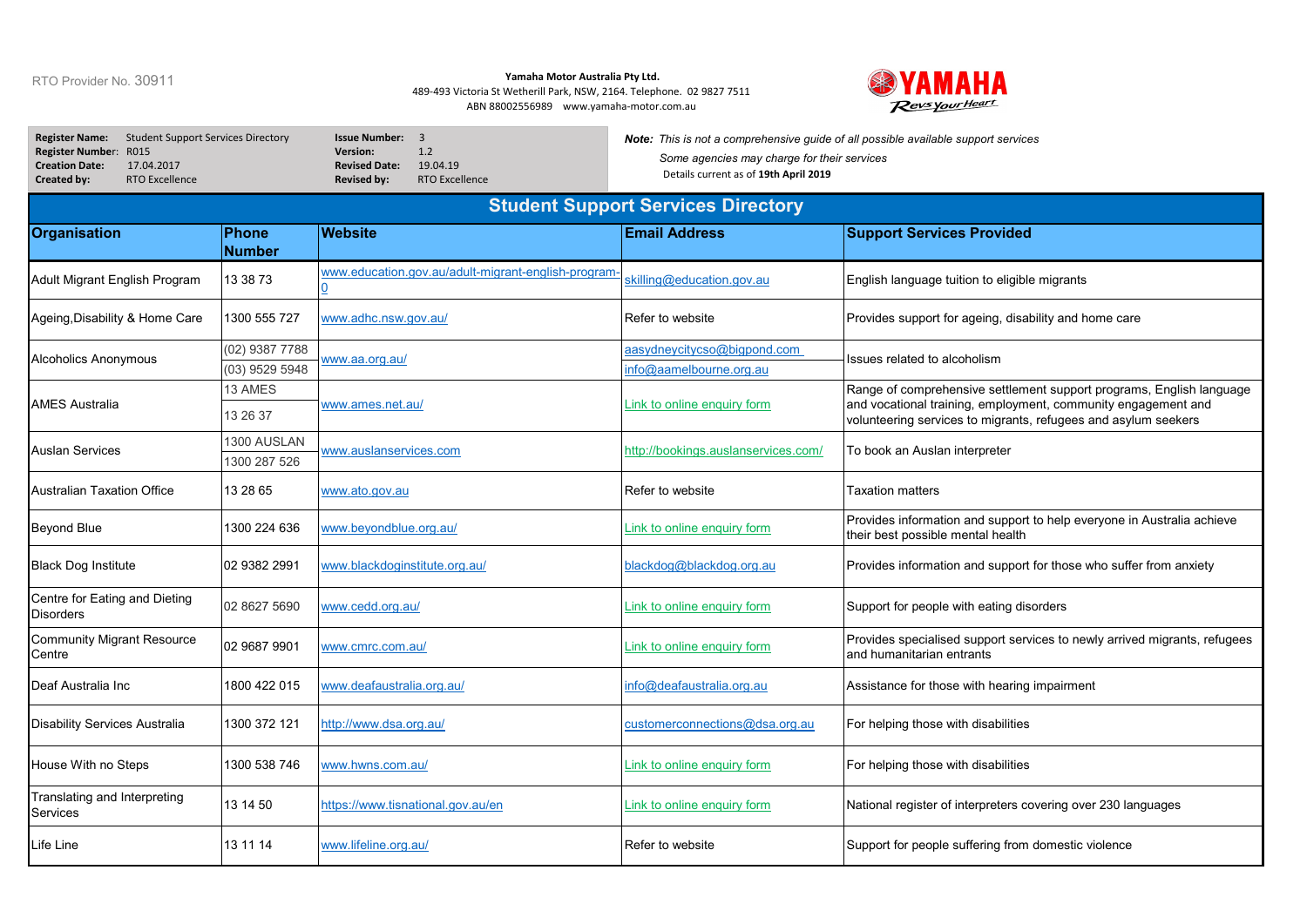| <b>Student Support Services Directory</b>                |                        |                                    |                             |                                                                                                                                                                                                     |  |  |  |
|----------------------------------------------------------|------------------------|------------------------------------|-----------------------------|-----------------------------------------------------------------------------------------------------------------------------------------------------------------------------------------------------|--|--|--|
| <b>Organisation</b>                                      | Phone<br><b>Number</b> | <b>Website</b>                     | <b>Email Address</b>        | <b>Support Services Provided</b>                                                                                                                                                                    |  |  |  |
| <b>Just Ask Us</b>                                       |                        | www.justaskus.org.au/              | Link to online enquiry form | Help for people with mental health or alcohol and other drug problems                                                                                                                               |  |  |  |
| MoneySmart Rookie                                        | 1300 300 630           | https://www.moneysmart.gov.au/     | Refer to website            | Young Australians can avoid common 'rookie errors' when they make first<br>time financial decisions thanks to MoneySmart Rookie                                                                     |  |  |  |
| Men's Helpline Australia                                 | 1300 789 978           | www.mensline.org.au/               | Link to online enquiry form | A support service for men with family and relationship concerns                                                                                                                                     |  |  |  |
| <b>Narcotics Anonymous</b>                               | 1300 652 820           | https://www.na.org.au/multi/       | info@na.org.au              | Support for those with a drug problem                                                                                                                                                               |  |  |  |
| OzHelp Foundation                                        | 1300 694 357           | https://ozhelp.org.au/             | Refer to website            | Mental health support organisation for the building and construction<br>industry with a focus on early intervention suicide prevention, and the<br>provision of support for workers and apprentices |  |  |  |
| National Council of Single<br>Mothers and their Children | 1800 758 150           | www.ncsmc.org.au/                  | ncsmc@ncsmc.org.au          | Support for single mothers                                                                                                                                                                          |  |  |  |
| <b>National Disability Services</b>                      | 02 6283 3200           | www.nds.org.au/                    | Link to online enquiry form | Helps people with disabilities                                                                                                                                                                      |  |  |  |
| <b>NSW Rape Crisis</b>                                   | 1800 424 017           | www.nswrapecrisis.com.au/Home.aspx | Refer to website            | Help support during recovery after being raped                                                                                                                                                      |  |  |  |
| <b>Physical Disability Australia</b>                     | 1800 732 674           | www.pda.org.au/                    | manager@pda.org.au          | Provides assistance to those with a physical disability                                                                                                                                             |  |  |  |
| Reading and Writing Hotline                              | 1300 655 506           | www.readingwritinghotline.edu.au/  | rwhotline@det.nsw.edu.au    | For people who require help with reading, writing and numeracy                                                                                                                                      |  |  |  |
| The Salvation Army                                       | 13 72 58               | www.salvos.org.au/                 | Link to online enquiry form | For those in crisis and need assistance                                                                                                                                                             |  |  |  |
| Suicide Helpline                                         | 1300 651 251           | www.suicideline.org.au/            | enquiries@ontheline.org.au  | Provides support to people at risk of suicide, people concerned about<br>someone else's risk of suicide, and people bereaved by suicide                                                             |  |  |  |
| <b>Vision Australia</b>                                  | 1300 84 74 66          | www.visionaustralia.org/           | nfo@visionaustralia.org     | Supports people who are blind or have low vision                                                                                                                                                    |  |  |  |
| Wesley Mission Aust. (Poverty<br>Helpline)               | (02) 9263 5555         | www.wesleymission.org.au/          | Refer to website            | Provides a diverse range of services that address the needs of the whole<br>person, not just their current challenges                                                                               |  |  |  |